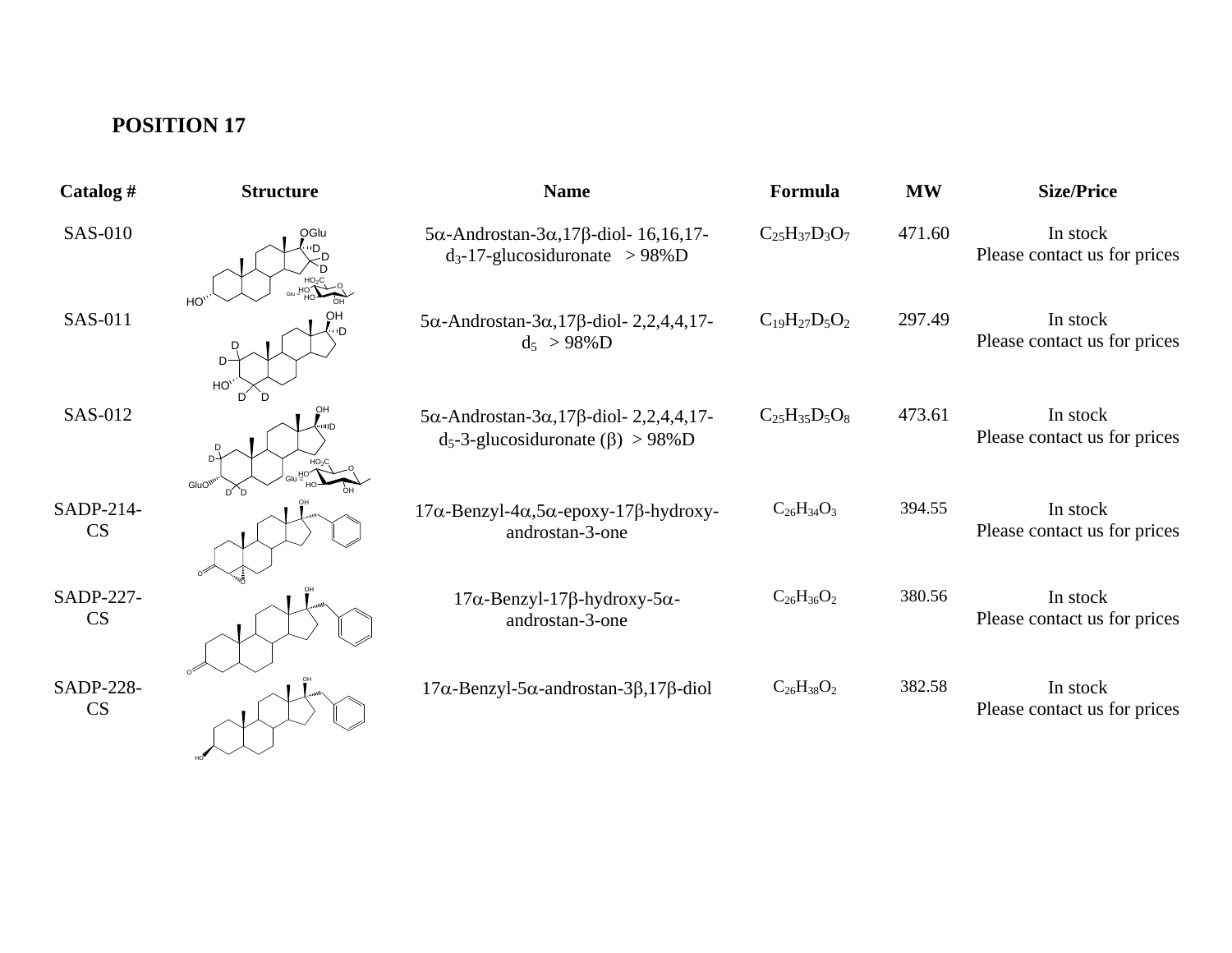| SADP-229-<br>CS | $17\alpha$ -Benzyl-5-androsten-3 $\beta$ ,17 $\beta$ -diol                                       | $C_{26}H_{36}O_2$ | 380.56 | In stock<br>Please contact us for prices |
|-----------------|--------------------------------------------------------------------------------------------------|-------------------|--------|------------------------------------------|
| SADP-234-<br>CS | $17\alpha$ -Benzyl-4,5-epoxy-17 $\beta$ -hydroxy-<br>androstan-3-one                             | $C_{26}H_{34}O_3$ | 394.55 | In stock<br>Please contact us for prices |
| SADP-655        | 17β-O - (Spirotetrahydrofuran-5-oxo-2-<br>yl)-5 $\alpha$ -androstan-3,6-dione                    | $C_{22}H_{30}O_4$ | 358.47 | In stock<br>Please contact us for prices |
| <b>SADP-901</b> | $7\alpha$ -Propylthio-17 $\beta$ -O -<br>(spirotetrahydrofuran-5-oxo-2-yl)-4-<br>androsten-3-one |                   |        | In stock<br>Please contact us for prices |
| <b>SADP-902</b> | $7\alpha$ -Benzylthio-17 $\beta$ -O -<br>(spirotetrahydrofuran-5-oxo-2-yl)-4-<br>androsten-3-one |                   |        | In stock<br>Please contact us for prices |
| <b>SADP-987</b> | 17β-O - (Spirotetrahydropyran-6-oxo-2-<br>yl)-5 $\alpha$ -androstan-3 $\alpha$ -ol               | $C_{23}H_{36}O_3$ | 350.53 | In stock<br>Please contact us for prices |
| <b>SADP-988</b> | 17β-O - (Spirotetrahydropyran-6-oxo-2-<br>yl)- $5\alpha$ -androstan-17-one                       | $C_{23}H_{34}O_3$ | 358.51 | In stock<br>Please contact us for prices |

 $\lambda$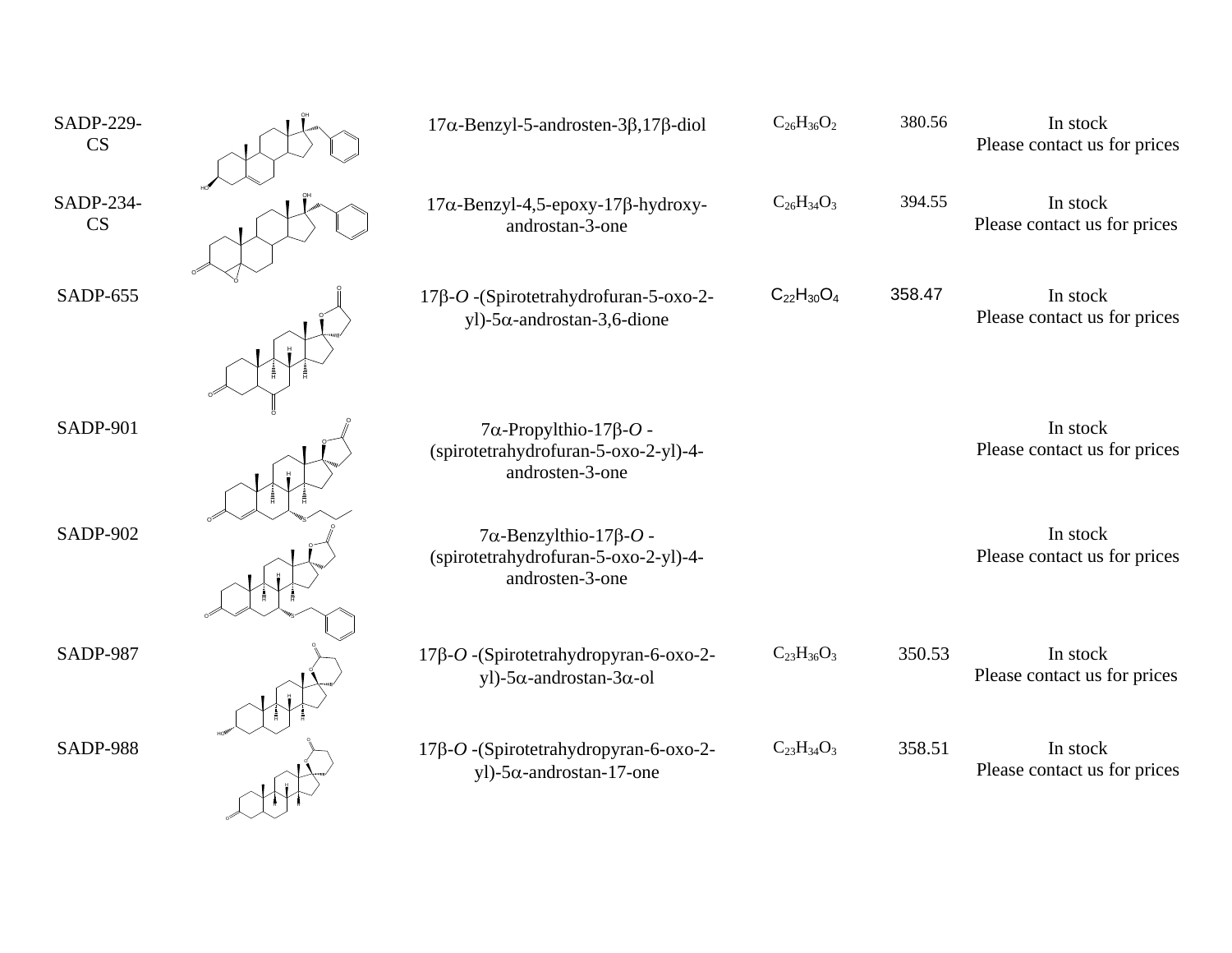| SADP-1013        | 17α-Benzyl-17β-hydroxy-4-methoxy-4-<br>androsten-3-one                                        | $C_{27}H_{35}O_3$ | 408.57 | In stock<br>Please contact us for prices |
|------------------|-----------------------------------------------------------------------------------------------|-------------------|--------|------------------------------------------|
| SADP-1034        | $17\alpha$ -Benzyl-4-chloro-17 $\beta$ -hydroxy-4-<br>androsten-3-one                         | $C_{28}H_{38}O_2$ | 378.55 | Please contact us for prices             |
| SADP-1035        | $17\alpha$ -Benzyl-17 $\beta$ -hydroxy-4-androsten-<br>3-one                                  | $C_{26}H_{34}O_2$ | 378.55 | In stock<br>Please contact us for prices |
| SADP-1247        | $17\beta$ -O-Spiro(5,5-<br>dimethyltetrahydropyran-6-oxo-2-yl)-<br>$5\alpha$ -androstan-3-one | $C_{25}H_{38}O_3$ | 386.57 | In stock<br>Please contact us for prices |
| SADP-<br>1301-CS | 17β-O-Spiro(5-methyltetrahydropyran-<br>$6-\alpha$ xo-2-yl)-5 $\alpha$ -androstan-3-one       | $C_{24}H_{36}O_3$ | 372.54 | In stock<br>Please contact us for prices |
| SADP-<br>1335-CS | $17\alpha$ -(4-tert-Butylbenzyl)-5-androsten-<br>$3\alpha$ , 17 $\beta$ -diol                 | $C_{30}H_{44}O_2$ | 436.67 | In stock<br>Please contact us for prices |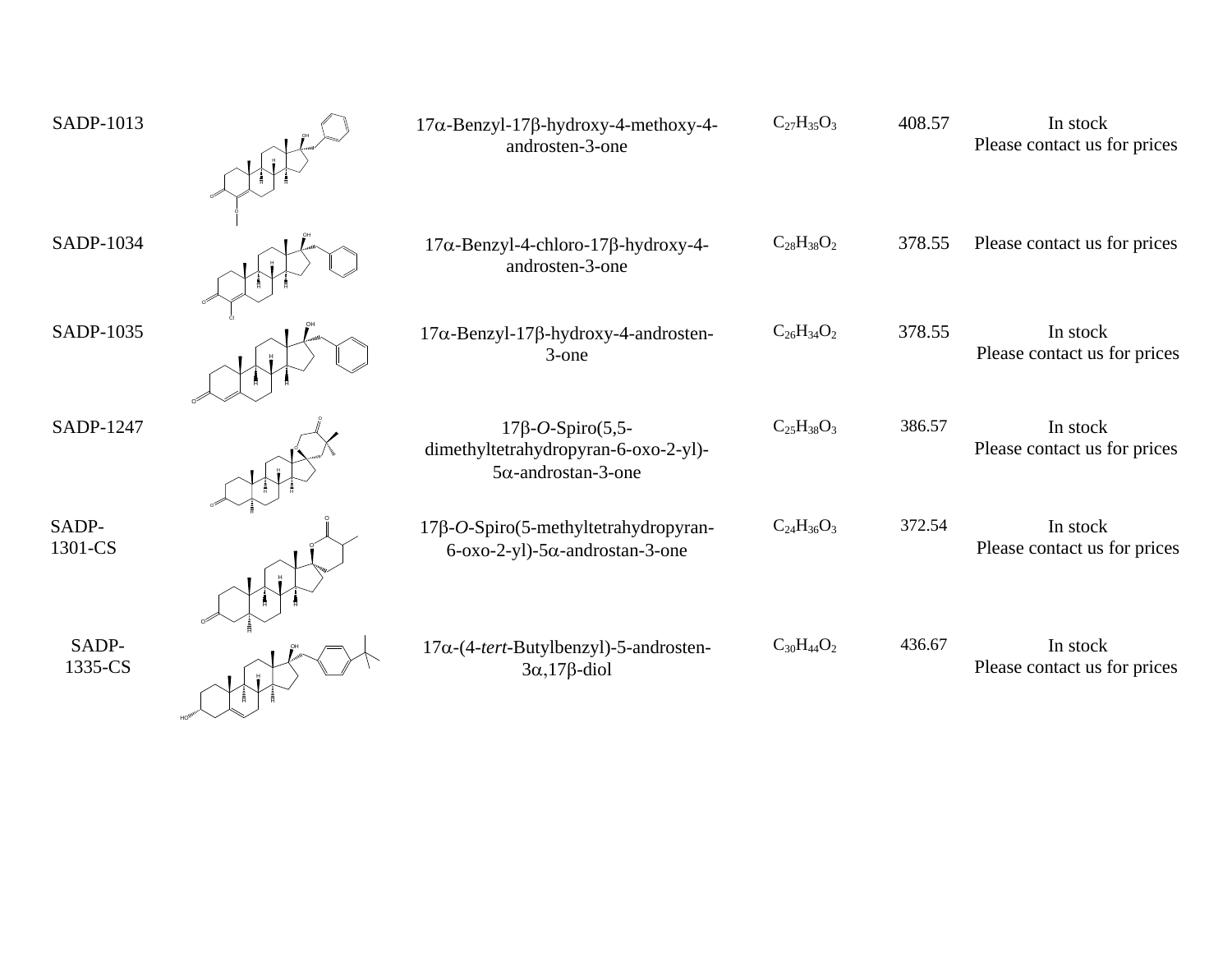| <b>SADP-1377</b> |            | $17\alpha$ -(4-tert-Butylbenzyl)-4-androsten-3-<br>one                         | $C_{30}H_{42}O_2$   | 434.65 | In stock<br>Please contact us for prices |
|------------------|------------|--------------------------------------------------------------------------------|---------------------|--------|------------------------------------------|
| SADP-<br>1383-CS | $CH2)5CH2$ | $17\alpha$ -Butyl-17 $\beta$ -hydroxy-4-androsten-3-<br>one                    | $C_{25}H_{40}O_2$   | 372.58 | In stock<br>Please contact us for prices |
| SADP-<br>1414-CS |            | $17\alpha$ -(3-Bromobenzyl)-17 $\beta$ -hydroxy-4-<br>androsten-3-one          | $C_{26}H_{33}BrO_2$ | 457.44 | In stock<br>Please contact us for prices |
| SADP-1415        |            | $17\alpha$ - $(2$ -Naphtylmethyl)-4-androsten-<br>$3\alpha$ , 17 $\beta$ -diol | $C_{30}H_{38}O_2$   | 430.62 | In stock<br>Please contact us for prices |
| <b>SADP-1417</b> |            | $17\beta$ -Hydroxy-17 $\alpha$ -(2-naphtylmethyl)-4-<br>androsten-3-one        | $C_{30}H_{36}O_2$   | 428.61 | In stock<br>Please contact us for prices |
| SADP-1421        |            | $17\alpha$ -(Benzyl)-17 $\beta$ -hydroxy-4-<br>androsten-3-one                 | $C_{26}H_{34}O_2$   | 378.55 | In stock<br>Please contact us for prices |

O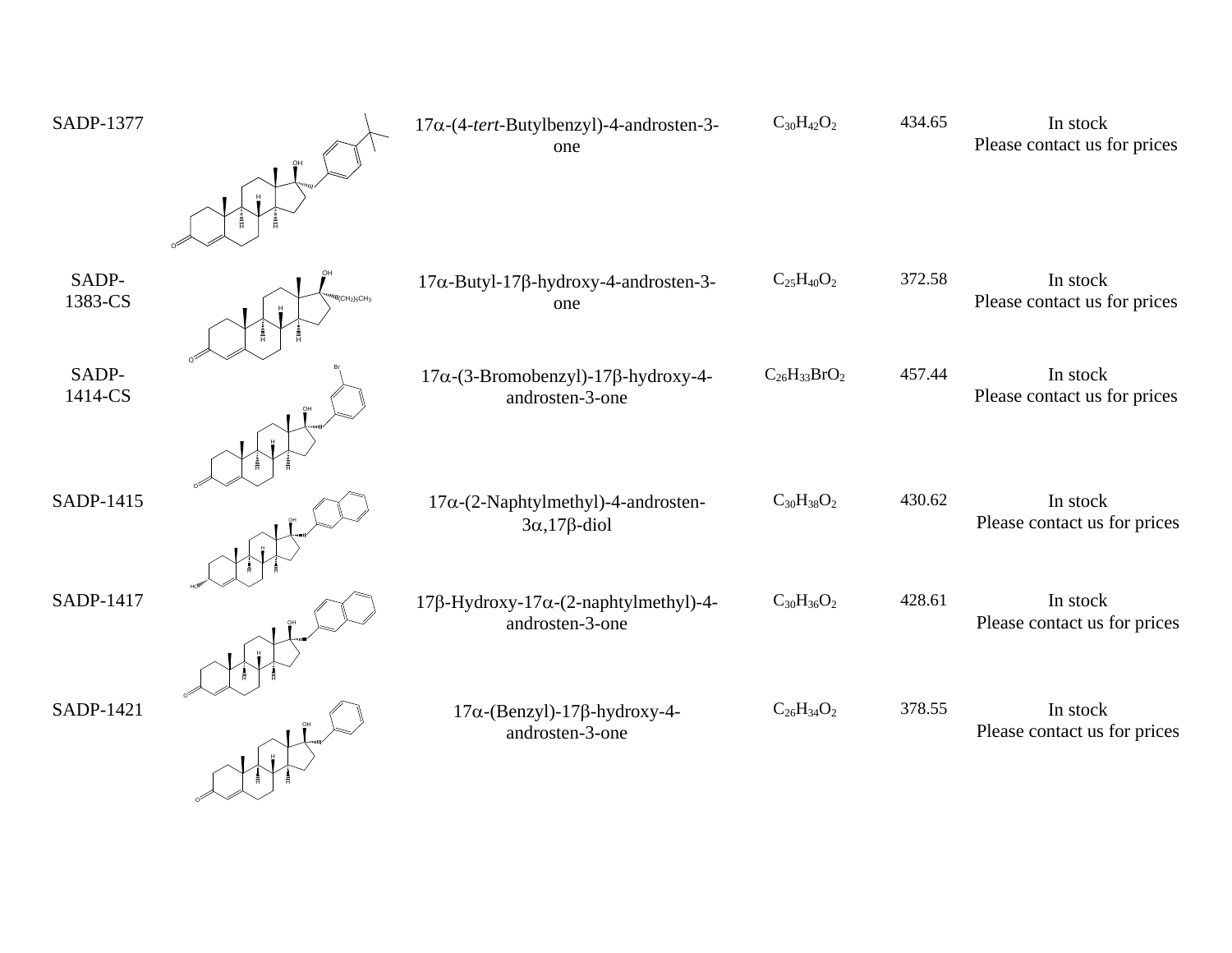| SADP-1432       | $17\alpha$ -(Benzyl)-17 $\beta$ -hydroxy-1,4,6-<br>androstatrien-3-one                  | $C_{26}H_{30}O_2$   | 374.52 | In stock<br>Please contact us for prices |
|-----------------|-----------------------------------------------------------------------------------------|---------------------|--------|------------------------------------------|
| SADP-1433       | $17\alpha$ -(Benzyl)-17 $\beta$ -hydroxy-4,6-<br>androstadien-3-one                     | $C_{26}H_{32}O_2$   | 376.53 | In stock<br>Please contact us for prices |
| SADP-<br>1456-C | $17\alpha$ -(Benzyl)-17 $\beta$ -hydroxy-1,4-<br>androstadien-3-one                     | $C_{26}H_{32}O_2$   | 376.53 | In stock<br>Please contact us for prices |
| SADP-<br>1560-B | $17\alpha$ -Benzyl-3 $\beta$ -sulfamoyloxy-5 $\alpha$ -<br>androstan- $17\beta$ -ol     | $C_{26}H_{39}NO_4S$ | 461.65 | In stock<br>Please contact us for prices |
| SADP-1823       | $17\alpha$ -Benzyl-5 $\alpha$ -androstan-3 $\alpha$ -17 $\beta$ -diol                   | $C_{26}H_{38}O_2$   | 382.58 | In stock<br>Please contact us for prices |
| SADP-<br>1827-C | $3\beta$ , 17 $\alpha$ -Dibenzyl-5 $\alpha$ -androstan-3 $\alpha$ -17 $\beta$ -<br>diol | $C_{33}H_{44}O_2$   | 472.33 | In stock<br>Please contact us for prices |

OH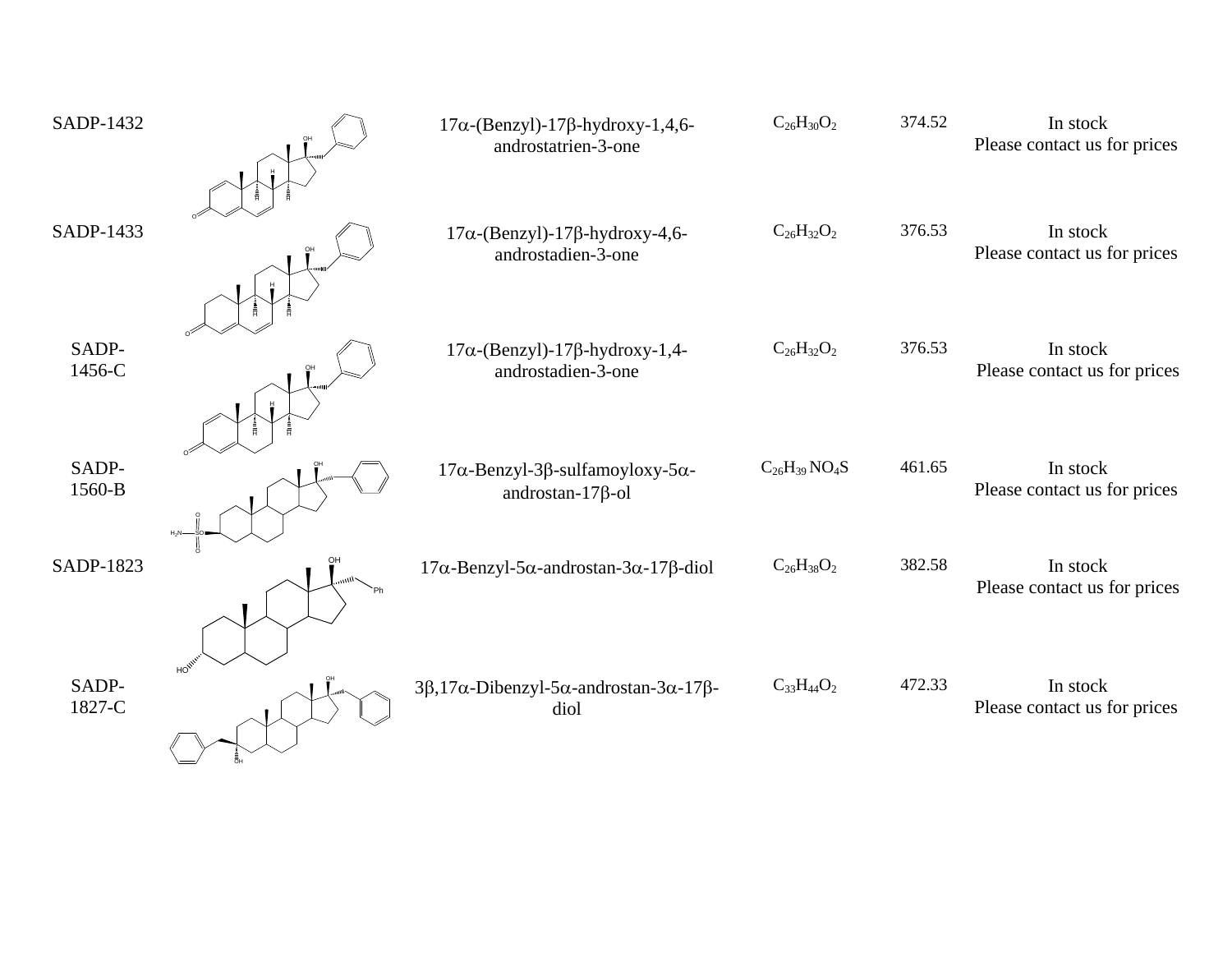|                                                 | $17\alpha$ -Benzyl-3 $\alpha$ -sulfamoyloxy-5 $\alpha$ -<br>androstan- $17\beta$ -ol            | $C_{26}H_{39}NO_4S$     | 461.66 | In stock<br>Please contact us for prices |
|-------------------------------------------------|-------------------------------------------------------------------------------------------------|-------------------------|--------|------------------------------------------|
| $H_2N$                                          | $3\beta$ , 17 $\alpha$ -Dibenzyl- $3\alpha$ -17 $\beta$ -bis(methoxy)-<br>$5\alpha$ -androstane | $C_{35}H_{48}O_2$       | 500.76 | In stock<br>Please contact us for prices |
| OSO <sub>2</sub> NH <sub>2</sub>                | $3\beta$ , 17 $\beta$ -Bis-sulfamoyloxy-5 $\alpha$ -<br>androstane (Androstanediol disulfamate) | $C_{19}H_{34}N_2O_6S_2$ | 450.62 | In stock<br>Please contact us for prices |
| $H_2NO_2SC$<br>OSO <sub>2</sub> NH <sub>2</sub> | 17β-Sulfamoyloxy-5α-androstan-3β-ol<br>(Androstanediol 17-monosulfamate)                        | $C_{19}H_{33}NO_4S$     | 371.54 | In stock<br>Please contact us for prices |
| OSO <sub>2</sub> NH <sub>2</sub>                | $17\beta$ -Sulfamoyloxy-5 $\alpha$ -androstan-3 $\alpha$ -ol                                    | $C_{19}H_{33}NO_4S$     | 371.54 | In stock<br>Please contact us for prices |
|                                                 | $3\alpha$ -Sulfamoyloxy-5 $\alpha$ -androstan-17 $\beta$ -ol                                    | $C_{19}H_{33}NO_4S$     | 371.54 | In stock<br>Please contact us for prices |
|                                                 | $H_2NO_2SON$                                                                                    |                         |        |                                          |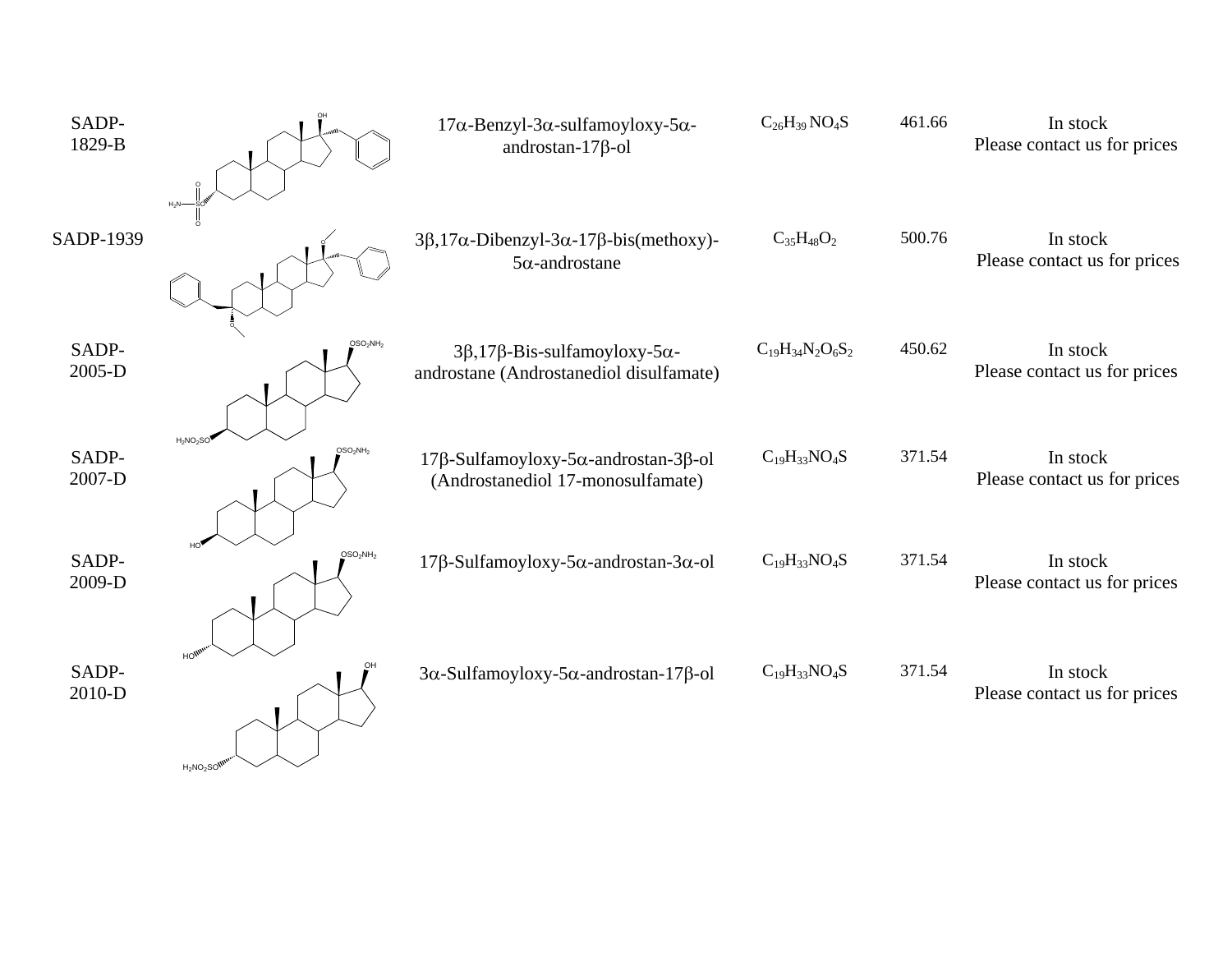| SADP-<br>2011-D            | OSO <sub>2</sub> NH <sub>2</sub><br>$H_2NO_2SC$ | $3\alpha$ , 17 $\beta$ -Disulfamoyloxy-5 $\alpha$ -androstane                                                      | $C_{19}H_{34}N_2O_6S_2$ | 450.62 | In stock<br>Please contact us for prices |
|----------------------------|-------------------------------------------------|--------------------------------------------------------------------------------------------------------------------|-------------------------|--------|------------------------------------------|
| SEDP-132-<br><b>CS</b>     |                                                 | $17\alpha$ - $(2$ -ethylhexyl)-3-hydroxyestra-<br>$1(10), 2, 4$ -trien-17 $\beta$ -ol                              | $C_{26}H_{40}O_2$       | 384.60 | In stock<br>Please contact us for prices |
| SEDP-133-<br>CS            |                                                 | $17\alpha$ -(3,4-Dichlorophenylmethyl)-3-<br>hydroxyestra-1(10), 2, 4-trien-17 $\beta$ -ol                         | $C_{25}H_{28}Cl_2O_2$   | 431.40 | In stock<br>Please contact us for prices |
| <b>SEDP-224-</b><br>$1-CS$ |                                                 | $17\beta$ -O-[Spiro(5,5-<br>dimethyltetrahydropyran-6-oxo-2-<br>yl)]estra-1 $(10)$ ,2,4-triene                     | $C_{24}H_{32}O_2$       | 352.52 | In stock<br>Please contact us for prices |
| SEDP-226-<br>$2-CS$        |                                                 | $17\alpha$ -Benzyl-3-hydroxyestra-1(10),2,4-<br>trien-17 $\beta$ -ol 3-sulfamate                                   | $C_{25}H_{31}NO_4S$     | 441.6  | In stock<br>Please contact us for prices |
| SEDP-149-<br>$1 - B$       |                                                 | $N$ -Butyl, N-methyl-3-(3',17' $\beta$ -<br>dihydroxyestra-1',3',5'(10')-trien-17' $\alpha$ -<br>yl)-2-propynamide | $C_{26}H_{35}NO_3$      | 409.56 | In stock<br>Please contact us for prices |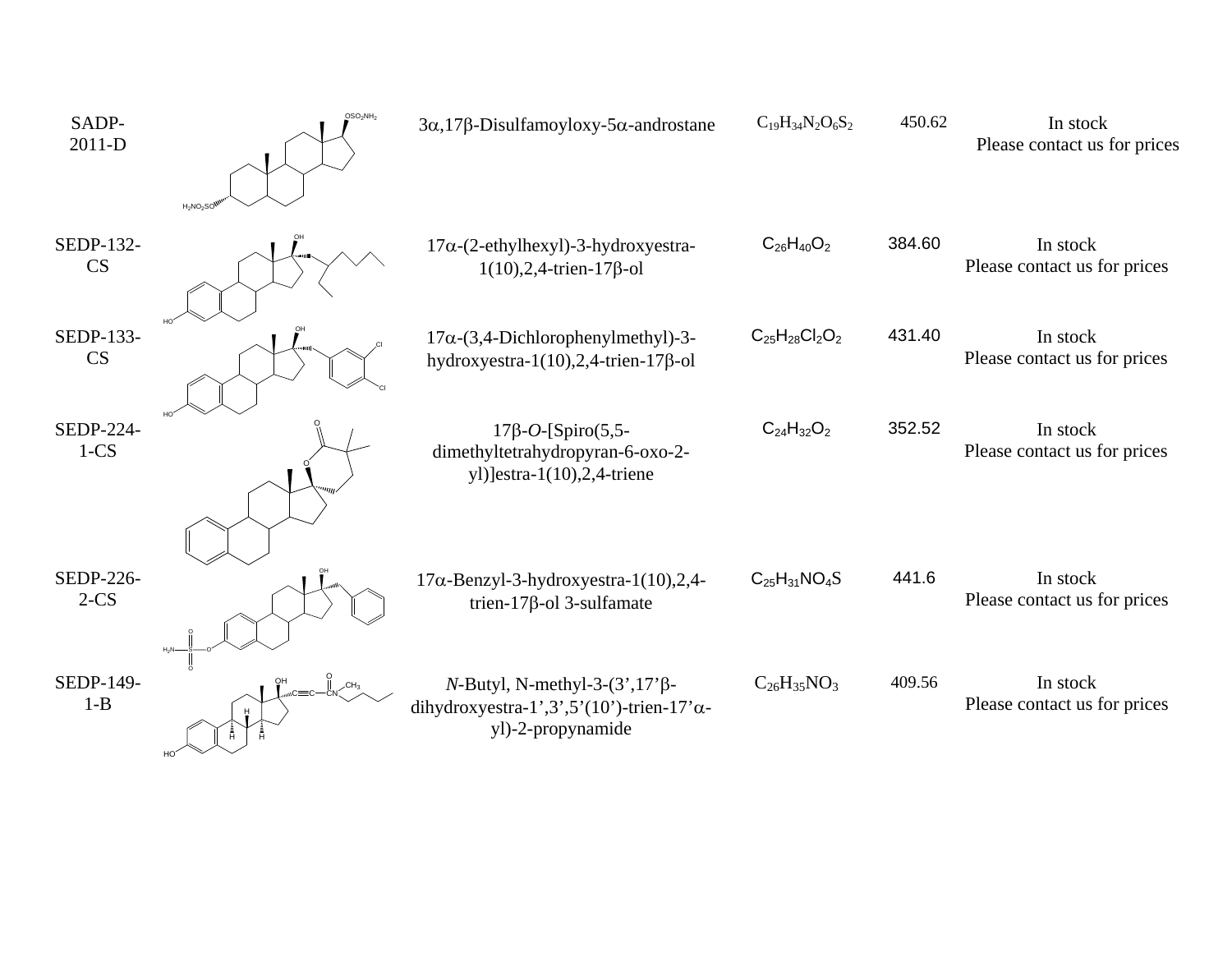| SEDP-519-<br>$2-CS$         | OH<br>Ē.                         | $17\alpha$ -Butyl-3-hydroxyestra-1,3,5(10)-<br>trien-17- $\beta$ -ol                                    | $C_{22}H_{32}O_2$     | 328.49 | In stock<br>Please contact us for prices |
|-----------------------------|----------------------------------|---------------------------------------------------------------------------------------------------------|-----------------------|--------|------------------------------------------|
| <b>SEDP-527</b>             | HO <sup>®</sup><br>Ā.<br>Ā       | $3-Methoxy-17\beta-O$ -<br>(spirotetrahydrofuran-5-oxo-2-yl)estra-<br>$1,3,5(10)$ -triene               | $C_{22}H_{28}O_3$     | 340.46 | In stock<br>Please contact us for prices |
| SEDP-528-<br>$\overline{2}$ | OН<br>Ĥ.                         | $17\alpha$ -Benzyl-3-hydroxyestra-1,3,5(10)-<br>trien-17- $\beta$ -ol                                   | $C_{25}H_{30}O_2$     | 362.50 | In stock<br>Please contact us for prices |
| <b>SEDP-532</b>             | HO <sup>'</sup><br>OН<br>Ā       | $17\alpha$ -Ethyl-3-hydroxyestra-1,3,5(10)-<br>trien-17- $\beta$ -ol                                    | $C_{20}H_{28}O_2$     | 300.44 | In stock<br>Please contact us for prices |
| <b>SEDP-550</b>             | HO <sup>-</sup>                  | 3-Methoxy-17 $\alpha$ -propylestra-1,3,5(10)-<br>trien-17- $\beta$ -ol                                  | $C2_2H_{32}O_2$       | 328.49 | In stock<br>Please contact us for prices |
| <b>SEDP-551</b>             | <b>OTBDMS</b><br>HO <sup>®</sup> | 17β-(tert-Butyldimethylsiloxy)-3-<br>hydroxy-17 $\alpha$ -(3-chloropropyl)estra-<br>$1,3,5(10)$ -triene | $C_{27}H_{43}ClO_2Si$ | 463.17 | In stock<br>Please contact us for prices |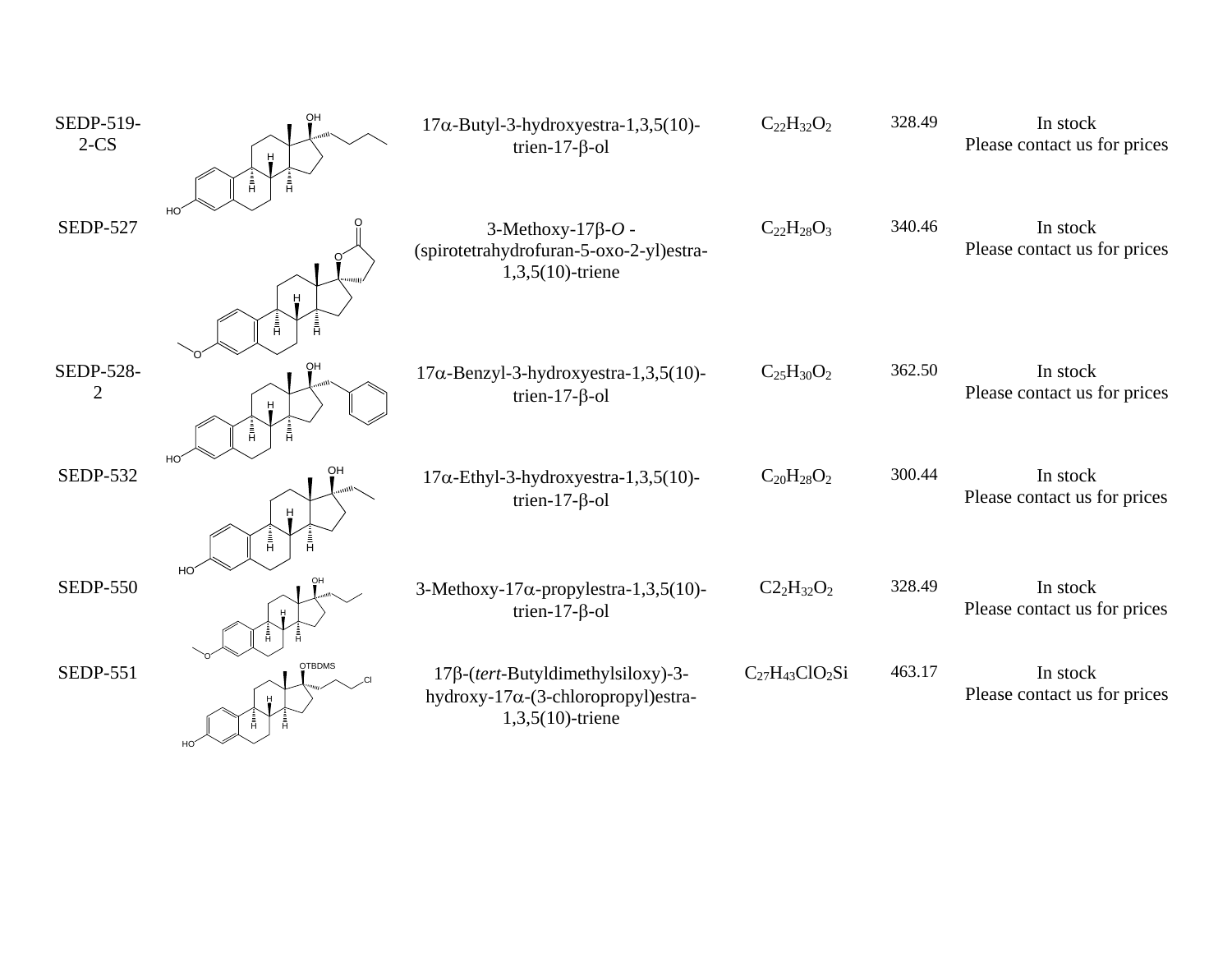| <b>SEDP-554</b> |                                                                      | $3$ -Benzyloxy-17 $\beta$ -O -<br>(spirotetrahydrofuran-5-oxo-2-yl)estra-<br>$1,3,5(10)$ -triene     | $C_{28}H_{32}O_3$     | 416.55 | In stock<br>Please contact us for prices |
|-----------------|----------------------------------------------------------------------|------------------------------------------------------------------------------------------------------|-----------------------|--------|------------------------------------------|
| <b>SEDP-564</b> | OН<br>.Br<br>-<br>Br<br>Å<br>Ā.<br>HO                                | $3-Hydroxy-17\alpha-(2,2-$<br>dibromoethyl)estra-1,3,5(10)-trien-17 $\beta$ -<br><sub>o</sub> l      | $C_{22}H_{30}Br_2O_2$ | 474.27 | In stock<br>Please contact us for prices |
| SEDP-615        |                                                                      | $3-Hydroxy-17\alpha$ -hexylestra-1,3,5(10)-<br>trien-17- $\beta$ -ol                                 | $C_{24}H_{36}O_2$     | 356.54 | In stock<br>Please contact us for prices |
| SEDP-621        |                                                                      | $(3'R,S)$ -3-Hydroxy-17 $\alpha$ - $(3'$ -hydroxy-<br>5'-hexen-1-yl)estra-1,3,5(10)-trien-17β-<br>οl | $C_{24}H_{34}O_3$     | 370.52 | In stock<br>Please contact us for prices |
| <b>SEDP-636</b> |                                                                      | 3-Hydroxy-17 $\alpha$ -phenylestra-1,3,5(10)-<br>trien- $17\beta$ -ol                                | $C_{24}H_{28}O_2$     | 348.48 | In stock<br>Please contact us for prices |
| <b>SEDP-650</b> | HO <sup>-</sup><br>OH<br>$W(CH2)11CH3$<br>Ĥ<br>Ĥ.<br>HO <sup>®</sup> | $3$ -Hydroxy-17 $\alpha$ -dodecanylestra-<br>$1,3,5(10)$ -trien-17 $\beta$ -ol                       | $C_{30}H_{48}O_2$     | 440.70 | In stock<br>Please contact us for prices |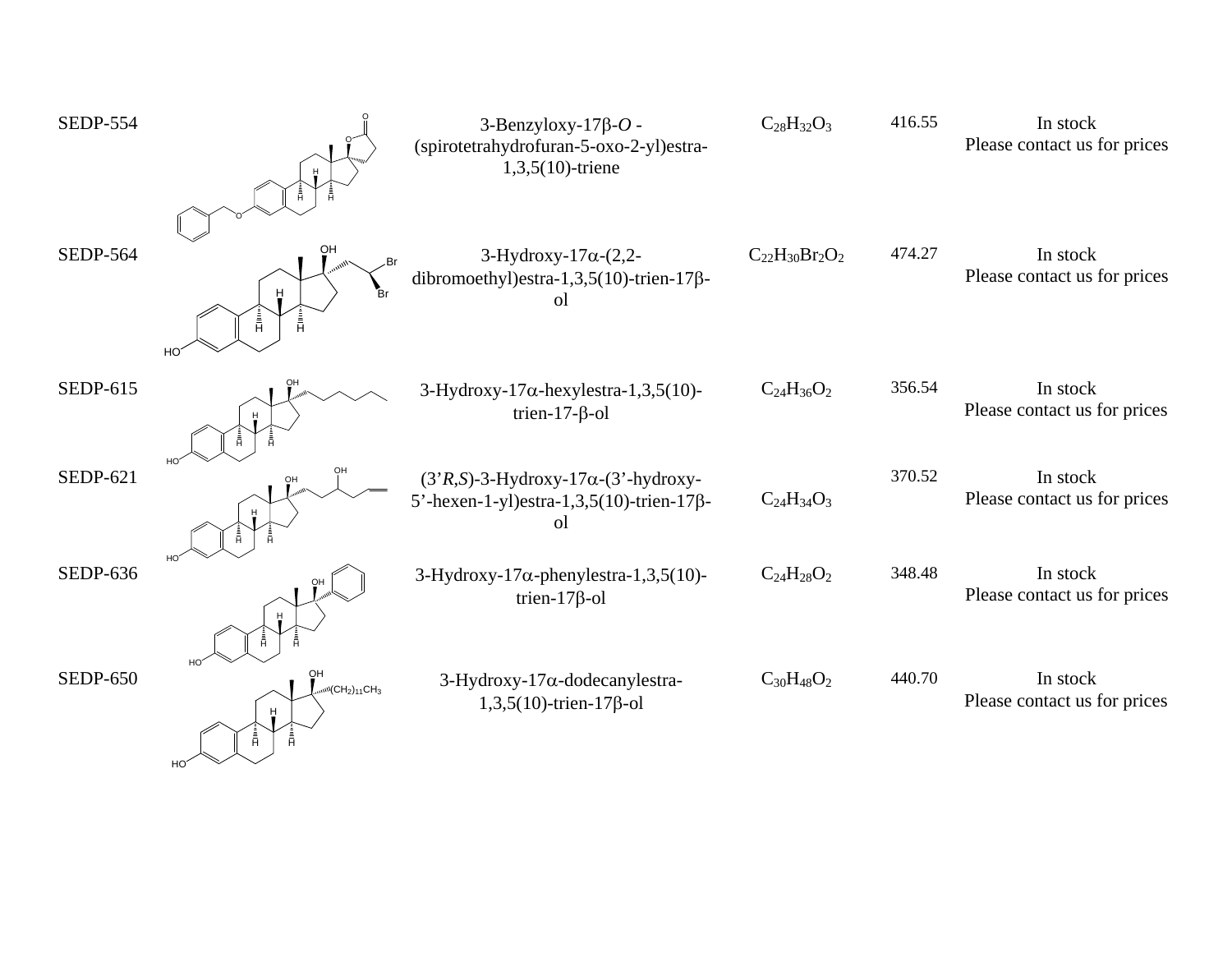| <b>SEDP-659</b> | $\sqrt{(CH_2)9}CH_3$ | $3$ -Hydroxy-17 $\alpha$ -decanylestra-1,3,5(10)-<br>trien- $17\beta$ -ol                                                          | $C_{28}H_{44}O_2$    | 412.65 | In stock<br>Please contact us for prices |
|-----------------|----------------------|------------------------------------------------------------------------------------------------------------------------------------|----------------------|--------|------------------------------------------|
| <b>SEDP-684</b> | $H_3C/H_2C$          | 3,17β-Bis-Undecanoyloxyestra-<br>$1,3,5(10)$ -triene<br>(Estradiol bis-undecanoate)                                                | $C_{40}H_{64}O_4$    | 608.93 | In stock<br>Please contact us for prices |
| <b>SEDP-689</b> |                      | 3-Hydroxy-17α-(3-chlorobenzyl)estra-<br>$1,3,5(10)$ -trien-17 $\beta$ -ol                                                          | $C_{25}H_{29}ClO_2$  | 396.95 | In stock<br>Please contact us for prices |
| <b>SEDP-690</b> |                      | $17\alpha$ -(4-tert-Butylbenzyl)-3-<br>hydroxyestra-1,3,5(10)-trien-17 $\beta$ -ol                                                 | $C_{29}H_{38}O_2$    | 418.61 | In stock<br>Please contact us for prices |
| <b>SEDP-691</b> |                      | $3-Hydroxy-17\alpha-(3-fluorobenzyl)$ estra-<br>$1,3,5(10)$ -trien-17 $\beta$ -ol                                                  | $C_{25}H_{29}FO_2$   | 380.49 | In stock<br>Please contact us for prices |
| <b>SEDP-692</b> | HO                   | $3-Hydroxy-17\alpha-(4)$ -<br>benzyloxyphenyl)methylestra-<br>$1,3,5(10)$ -trien-17 $\beta$ -ol                                    | $C_{32}H_{36}O_3$    | 468.63 | In stock<br>Please contact us for prices |
| <b>SEDP-721</b> |                      | $(9 R, S)$ -N-Butyl, N-methyl-9-bromo-11-<br>$(3', 17'\beta$ -dihydroxyestra-1',3',5'(10')-<br>trien-17' $\alpha$ -yl)undecanamide | $C_{34}H_{54}BrNO_3$ | 604    | In stock<br>Please contact us for prices |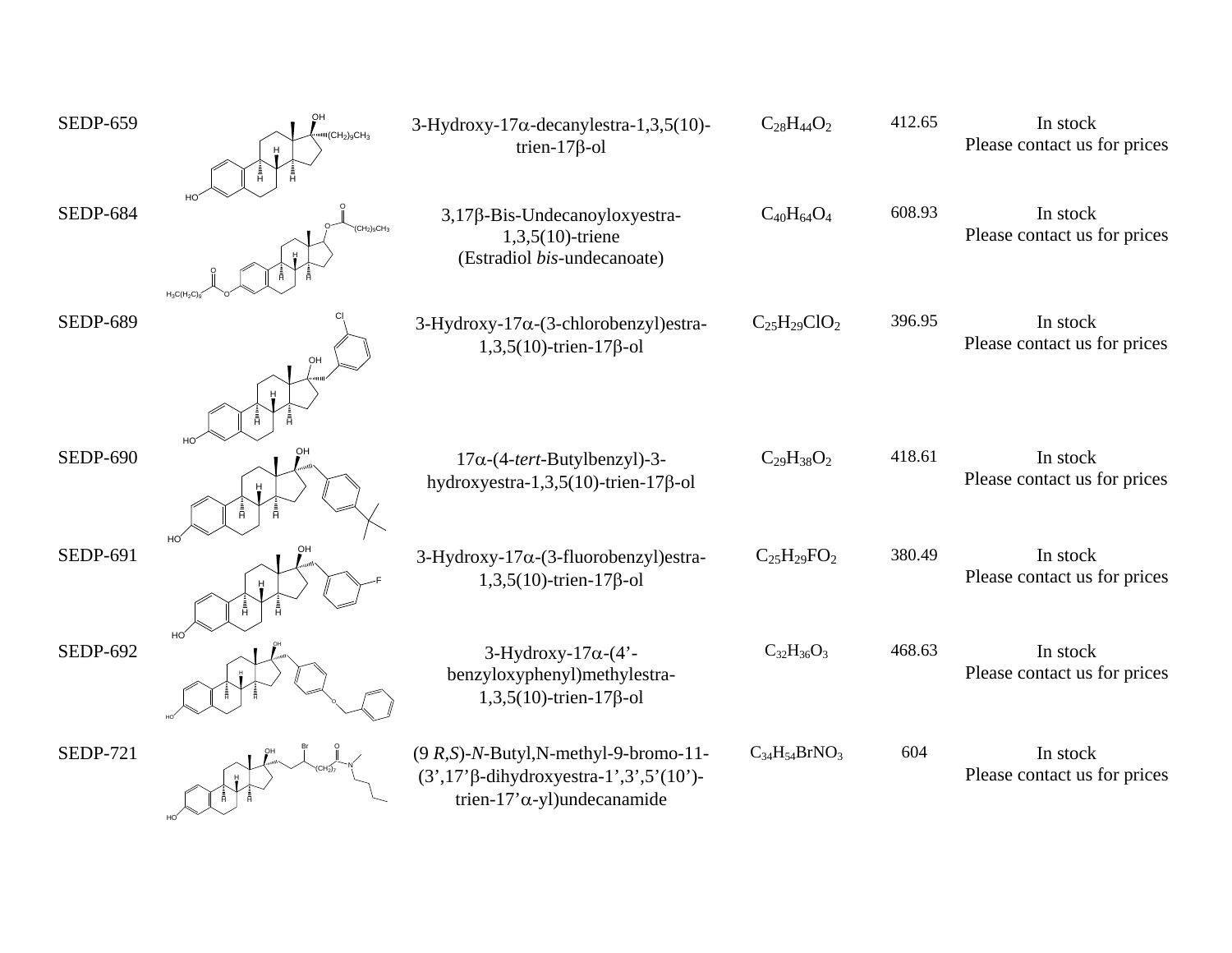| <b>SEDP-724</b> |                   | $(7 R,S)$ -N-Butyl, N-methyl-7-bromo-9-<br>$(3',17'\beta$ -dihydroxyestra-1',3',5'(10')-<br>trien-17' $\alpha$ -yl)nonanamide | $C_{32}H_{60}BrNO_3$ | 576    | In stock<br>Please contact us for prices |
|-----------------|-------------------|-------------------------------------------------------------------------------------------------------------------------------|----------------------|--------|------------------------------------------|
| <b>SEDP-725</b> |                   | 3-Hydroxy-17α-(3-bromobenzyl) estra-<br>$1,3,5(10)$ -trien-17 $\beta$ -ol                                                     | $C_{25}H_{29}BrO_2$  | 441.41 | In stock<br>Please contact us for prices |
| <b>SEDP-726</b> | HO                | $N$ -Hexyl, N-methyl-3- $(3', 17')$ β-<br>dihydroxyestra-1',3',5'(10')-trien-17' $\alpha$ -<br>yl)-2-propynamide              | $C_{28}H_{39}NO_3$   | 437.62 | In stock<br>Please contact us for prices |
| <b>SEDP-727</b> |                   | $N$ -Hexyl, N-methyl-3- $(3', 17')$ β-<br>dihydroxyestra-1',3',5'(10')-trien-17' $\alpha$ -<br>yl)propanamide                 | $C_{28}H_{43}NO_3$   | 441.65 | In stock<br>Please contact us for prices |
| <b>SEDP-730</b> |                   | $N$ -Hexyl, N-methyl-3- $(3', 17')$ β-<br>dihydroxyestra-1',3',5'(10')-trien-17' $\alpha$ -<br>yl)propanamide                 | $C_{37}H_{61}NO_3$   | 567.89 | In stock<br>Please contact us for prices |
| <b>SEDP-731</b> | $(CH2)3CH3$<br>HO | $3-Hydroxy-17\alpha-(4-butylbenzyl)estra-$<br>$1,3,5(10)$ -trien-17 $\beta$ -ol                                               | $C_{29}H_{38}O_2$    | 418.62 | In stock<br>Please contact us for prices |
| <b>SEDP-732</b> | $(CH2)7CH3$       | $N$ -Methyl, $N$ -octyl -3- $(3',17')$ $\beta$ -<br>dihydroxyestra-1',3',5'(10')-trien-17' $\alpha$ -<br>yl)propanamide       | $C_{30}H_{47}NO_3$   | 469.70 | In stock<br>Please contact us for prices |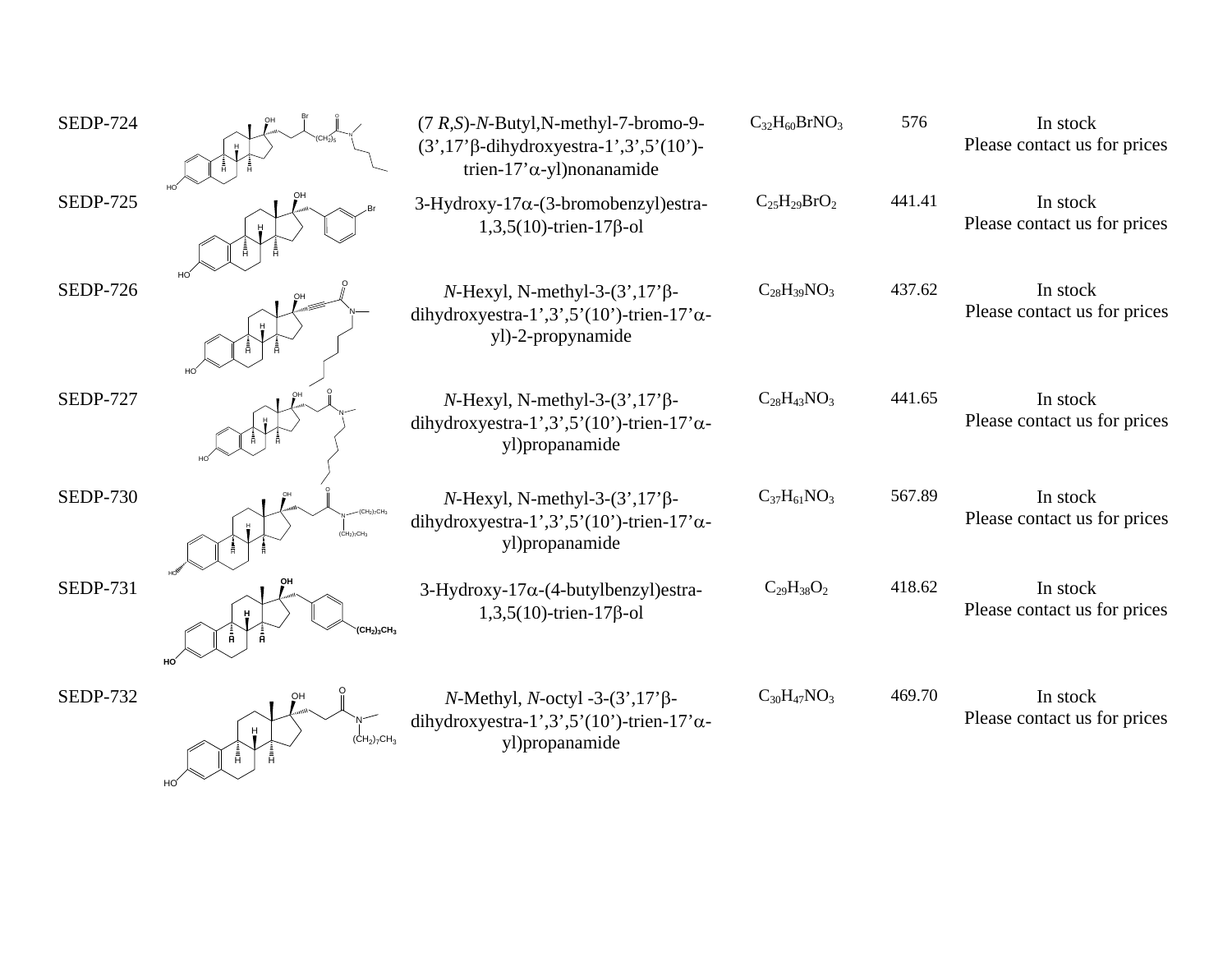| <b>SEDP-736</b> | $H_3C(H_2C)_7$     | $N$ -Methyl, $N$ -octyl-3- $(3', 17'$ $\beta$ -<br>dihydroxyestra-1',3',5'(10')-trien-17' $\alpha$ -<br>yl)-2-propynamide | $C_{30}H_{43}NO_3$  | 465.67 | In stock<br>Please contact us for prices |
|-----------------|--------------------|---------------------------------------------------------------------------------------------------------------------------|---------------------|--------|------------------------------------------|
| <b>SEDP-774</b> | OH<br>н<br>Ā.<br>Ā | 3-Hydroxy-17 $\alpha$ -(2-bromobenzyl) estra-<br>$1,3,5(10)$ -trien-17 $\beta$ -ol                                        | $C_{25}H_{29}BrO_2$ | 441.40 | In stock<br>Please contact us for prices |
| <b>SEDP-780</b> | HO<br>ŌН           | 3-Hydroxy-17 $\alpha$ -(2-<br>Naphtylmethyl)estra-1,3,5(10)-trien-<br>$17\beta$ -ol                                       | $C_{29}H_{32}O_3$   | 412.56 | In stock<br>Please contact us for prices |
| <b>SEDP-783</b> | HO<br>HO           | 3-Hydroxy-17 $\alpha$ -(2-<br>phenylpropynyl)estra-1,3,5(10)-trien-<br>$17\beta$ -ol                                      | $C_{26}H_{28}O_2$   | 372.50 | In stock<br>Please contact us for prices |
| <b>SEDP-784</b> |                    | 3-Hydroxy-17 $\alpha$ -(4-methylbenzyl) estra-<br>$1,3,5(10)$ -trien-17 $\beta$ -ol                                       | $C_{27}H_{34}O_2$   | 390.56 | In stock<br>Please contact us for prices |
| <b>SEDP-785</b> | HO                 | 3-Hydroxy-17α-(2-phenylethyl)estra-<br>$1,3,5(10)$ -trien-17 $\beta$ -ol                                                  | $C_{26}H_{32}O_2$   | 376.54 | In stock<br>Please contact us for prices |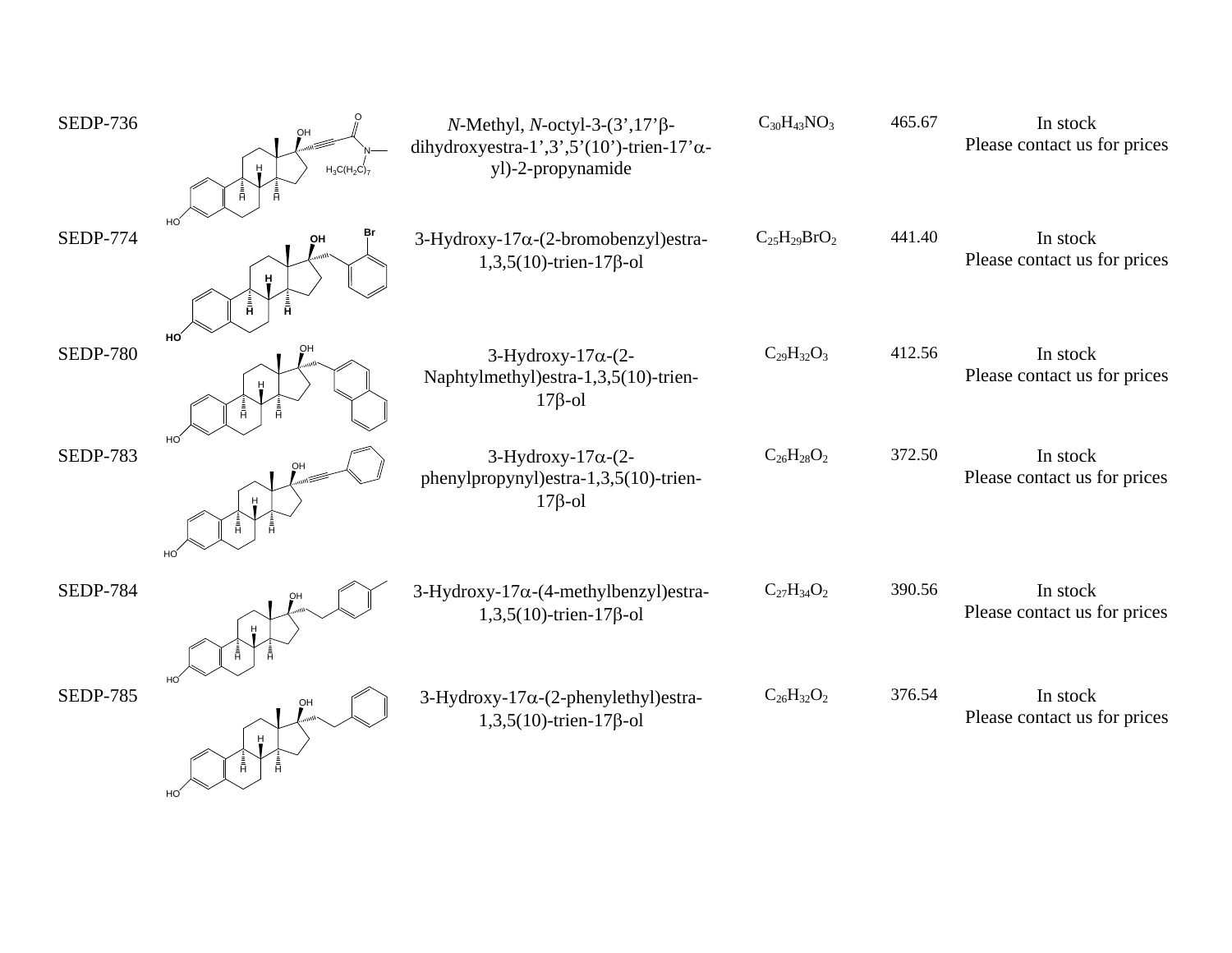| SEDP-916-<br>$1-CS$ | 17β-O-(Spirotetrahydropyran-6-oxo-2-<br>yl) estra- $1,3,5(10)$ -triene                                           | $C_{22}H_{28}O_2$ | 324.46 | In stock<br>Please contact us for prices |
|---------------------|------------------------------------------------------------------------------------------------------------------|-------------------|--------|------------------------------------------|
|                     |                                                                                                                  |                   |        |                                          |
| SEDP-1025           | $(5'R,S)$ -17 $\beta$ -O-[Spiro(5'-<br>methyltetrahydropyran-6'-oxo-2'-<br>yl)]estra-1,3,5(10)-triene            | $C_{23}H_{30}O_2$ | 338.48 | In stock<br>Please contact us for prices |
| SEDP-<br>1368-CS    | $17\beta$ -O-[Spiro(5,5-<br>dimethyltetrahydropyran-6-oxo-2-yl)]-<br>3-(methoxyethoxy)estra-1,3,5(10)-<br>triene | $C_{27}H_{38}O_4$ | 426.59 | In stock<br>Please contact us for prices |
| SEDP-1369           | $17\beta$ -O-[Spiro(5,5-<br>dimethyltetrahydropyran-6-oxo-2-yl)]-<br>3-ethoxyestra-1,3,5(10)-triene              | $C_{26}H_{36}O_3$ | 396.56 | In stock<br>Please contact us for prices |
| SEDP-1372           | $17\beta$ -O-[Spiro(5,5-<br>dimethyltetrahydropyran-6-oxo-2-yl)]-<br>3-propyloxyestra-1,3,5(10)-triene           | $C_{27}H_{38}O_3$ | 410.59 | In stock<br>Please contact us for prices |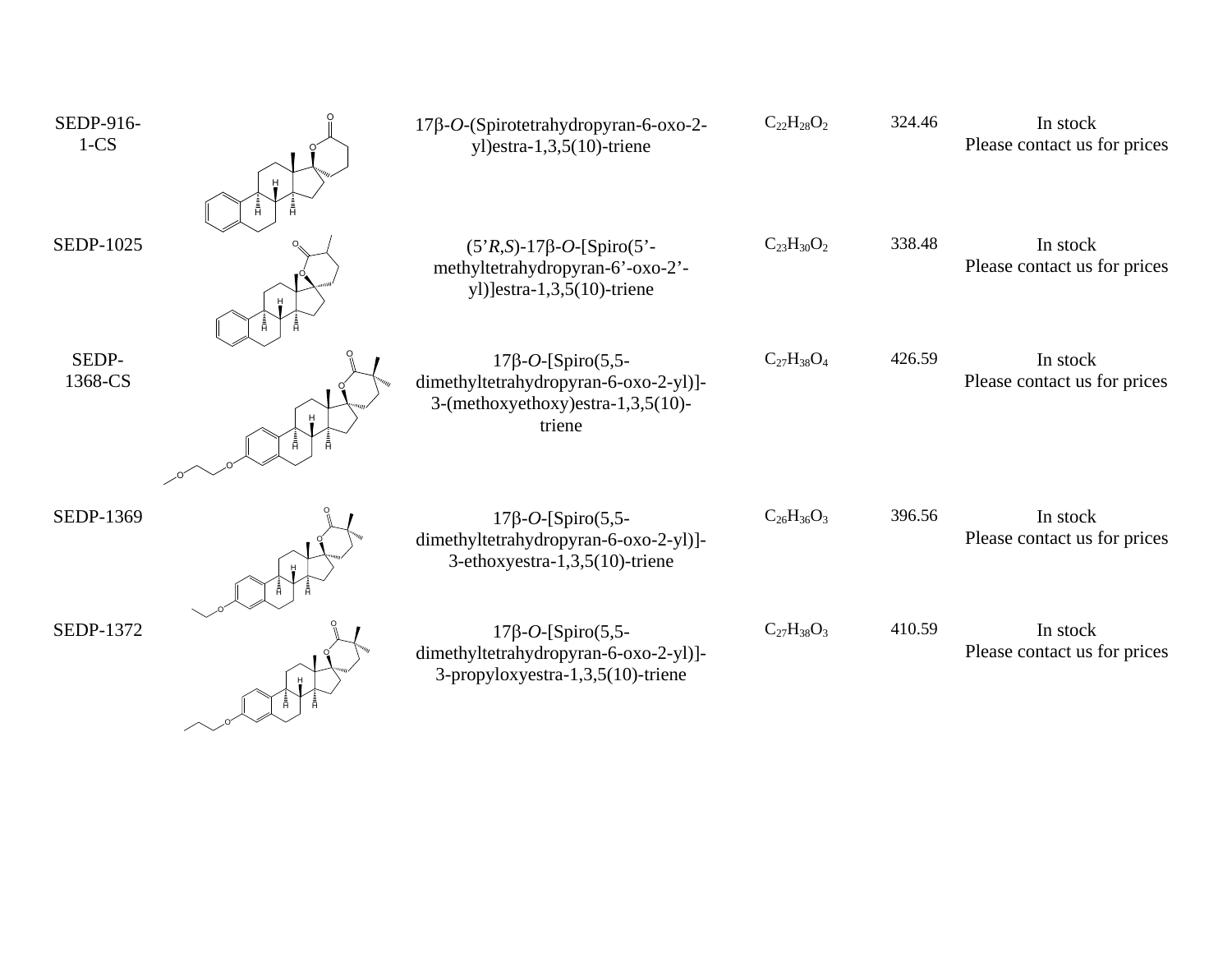| SEDP-1373        |             | $17\beta$ -O-[Spiro(5,5-<br>dimethyltetrahydropyran-6-oxo-2-yl)]-<br>3-(ethylethoxy)estra-1,3,5(10)-triene                                 | $C_{28}H_{40}O_4$   | 440.61 | In stock<br>Please contact us for prices |
|------------------|-------------|--------------------------------------------------------------------------------------------------------------------------------------------|---------------------|--------|------------------------------------------|
| <b>SEDP-1374</b> |             | $3-(3-Butenyboxy) - 17\beta - O$ -[spiro(5,5-<br>dimethyltetrahydropyran-6-oxo-2-yl)]-<br>estra-1,3,5 $(10)$ -triene                       | $C_{28}H_{38}O_3$   | 422.60 | In stock<br>Please contact us for prices |
| SEDP-<br>1389-CS |             | $3-[2-(N,N\text{-dimethylamino})\text{ethoxy}]-17\beta-$<br>$O$ -[spiro(5,5-dimethyltetrahydropyran-<br>6-oxo-2-yl)]estra-1,3,5(10)-triene | $C_{28}H_{41}NO_3$  | 439.63 | In stock<br>Please contact us for prices |
| SEDP-<br>1390-CS |             | $3-[2-(Piperidino)ethoxy]-17\beta-O-$<br>[spiro(5,5-dimethyltetrahydropyran-6-<br>$oxo-2-yl$ ) estra $-1,3,5(10)$ -triene                  | $C_{31}H_{45}NO_3$  | 479.69 | In stock<br>Please contact us for prices |
| SEDP-1431        |             | 3-Hydroxy-17 $\alpha$ -(4-tert-<br>butylbenzyl)estra-1,3,5(10)-trien-17 $\beta$ -ol<br>3-sulfamate                                         | $C_{29}H_{39}NO_4S$ | 497.69 | In stock<br>Please contact us for prices |
| <b>SEDP-1887</b> | $H_2NO_2SC$ | $17\alpha$ -Benzyl-3-hydroxy-2-<br>methoxyestra-1(10),2,4-trien-17 $\beta$ -ol                                                             | $C_{26}H_{32}O_3$   | 392.53 | In stock<br>Please contact us for prices |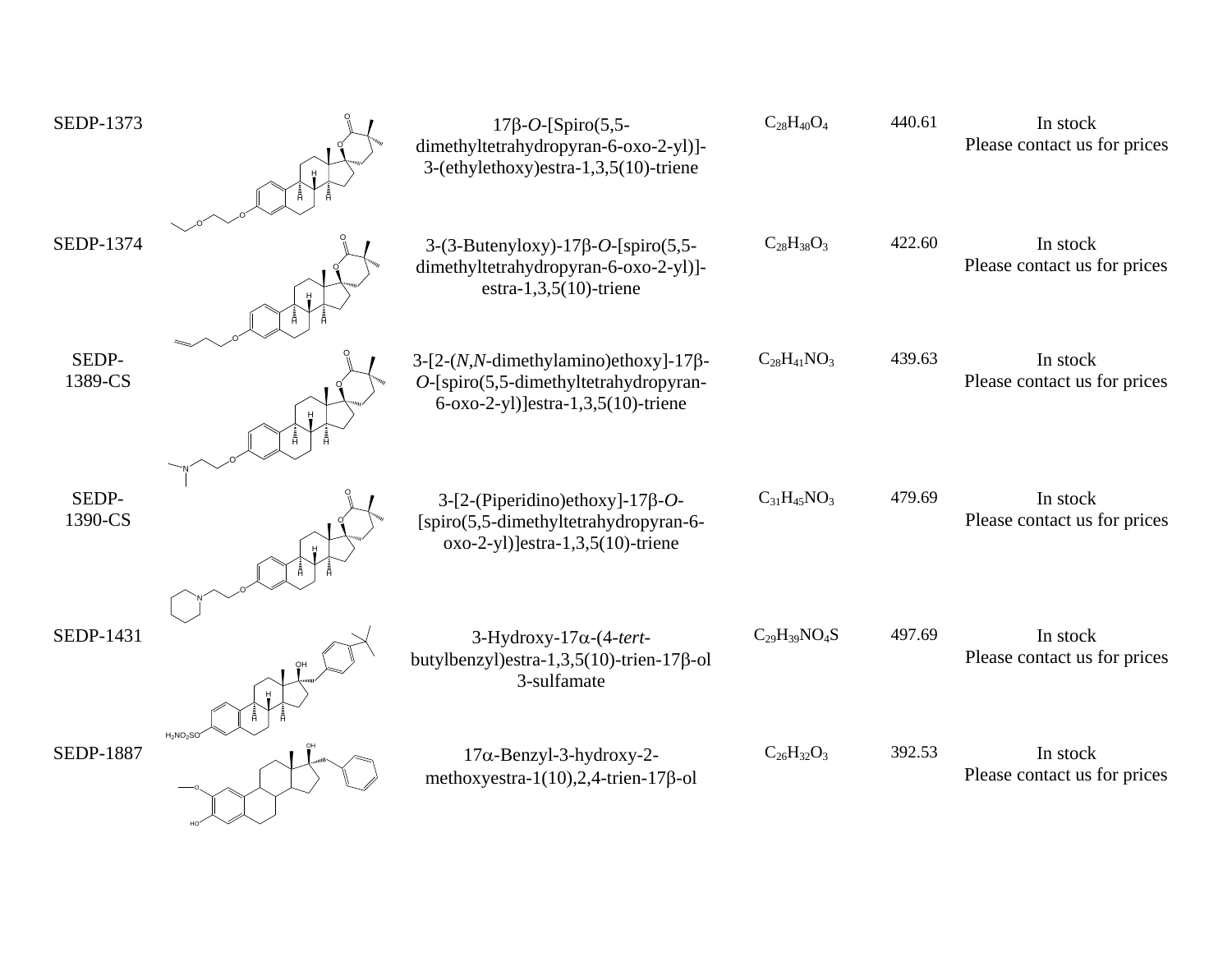| SEDP-<br>1908-B  |                             | $17\alpha$ -(4-tert-butylbenzyl)-3-hydroxy-2-<br>methoxyestra-1(10), 3, 4-trien-17 $\beta$ -ol 3-<br>sulfamate                      | $C_{30}H_{41}NO_5S$             | 527.72 | In stock<br>Please contact us for prices |
|------------------|-----------------------------|-------------------------------------------------------------------------------------------------------------------------------------|---------------------------------|--------|------------------------------------------|
| <b>SEDP-1912</b> |                             | 17α-(4-tert-butylbenzyl)-3-hydroxy-2-<br>methoxyestra-1(10), 3, 4-trien-17 $\beta$ -ol                                              | $C_{30}H_{40}O_3$               | 448.64 | In stock<br>Please contact us for prices |
| <b>SEDP-1922</b> | $H_{Hm}$                    | 3-Hydroxy-2-methoxyestra-1(10),3,4-<br>trien-17 $\beta$ -ol<br>(2-Methoxyestradiol)                                                 | $C_{19}H_{26}O_3$               | 302.41 | In stock<br>Please contact us for prices |
| SEDP-<br>2540-1  |                             | $N$ -Butyl, N-methyl-11-(17' $\alpha$ -benzyl-<br>17'β-hydroxy 3'-sulfamoyloxyestra-<br>$1', 3', 5'(10')$ -trien-7'-yl)undecanamide | 695.01<br>$C_{41}H_{62}N_2O_5S$ |        | In stock<br>Please contact us for prices |
| DPCO8-1          |                             |                                                                                                                                     |                                 |        | In stock<br>Please contact us for prices |
| DPCO8-2          | OH                          |                                                                                                                                     |                                 |        | In stock<br>Please contact us for prices |
| DPCO8-3          | HO <sup>'</sup><br>OH       |                                                                                                                                     |                                 |        | In stock<br>Please contact us for prices |
| DPCO8-4          | HO <sub>.</sub><br>OH<br>HO |                                                                                                                                     |                                 |        | In stock<br>Please contact us for prices |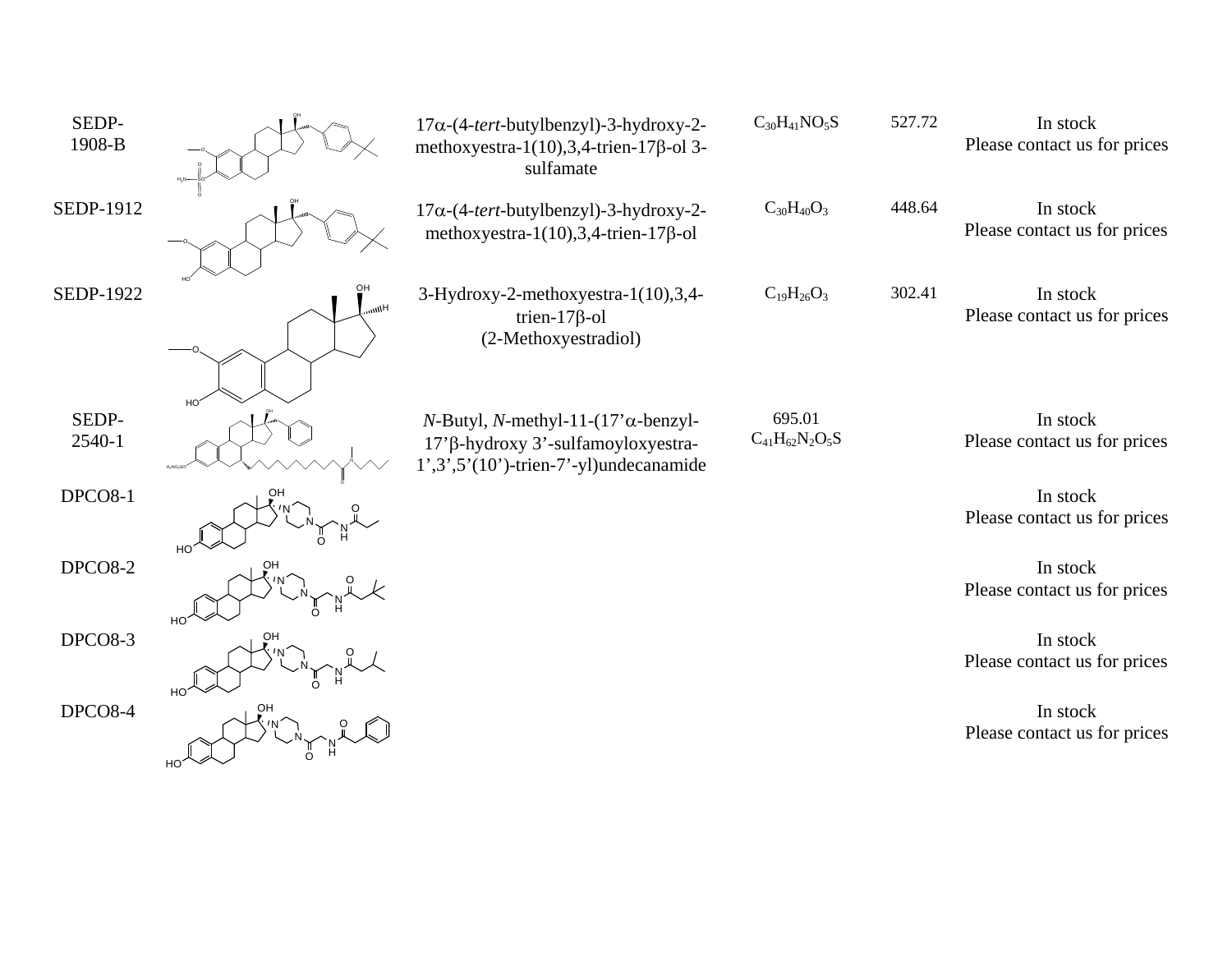

 In stock Please contact us for prices

> In stock Please contact us for prices

Please contact us for prices In stock

 Please contact us for prices In stock

 Please contact us for prices In stock

In stock Please contact us for prices

In stock Please contact us for prices

 In stock Please contact us for prices

 In stock Please contact us for prices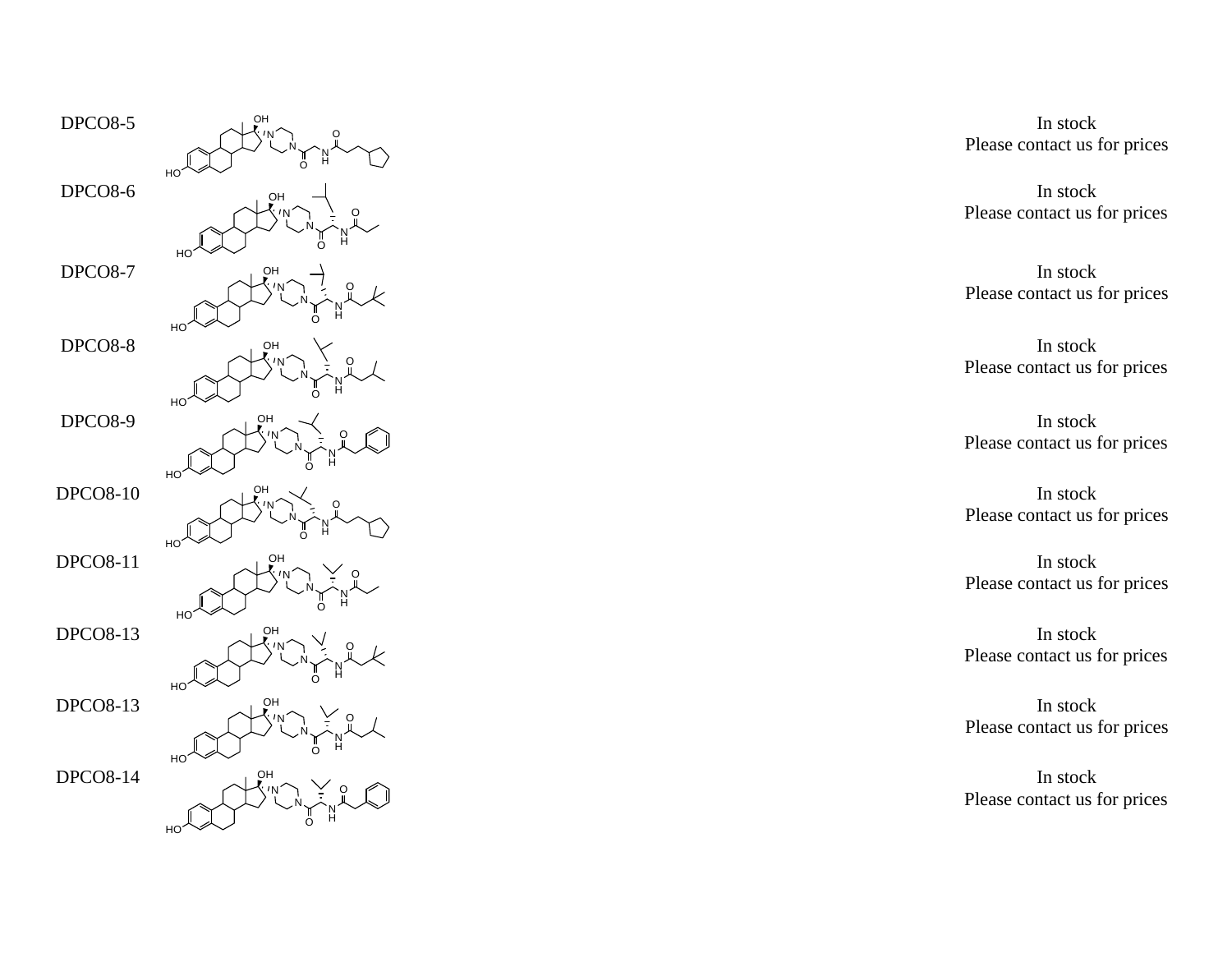

In stock Please contact us for prices

In stock Please contact us for prices

In stock Please contact us for prices

In stock Please contact us for prices

In stock Please contact us for prices

 In stock Please contact us for prices

 In stock Please contact us for prices

 In stock Please contact us for prices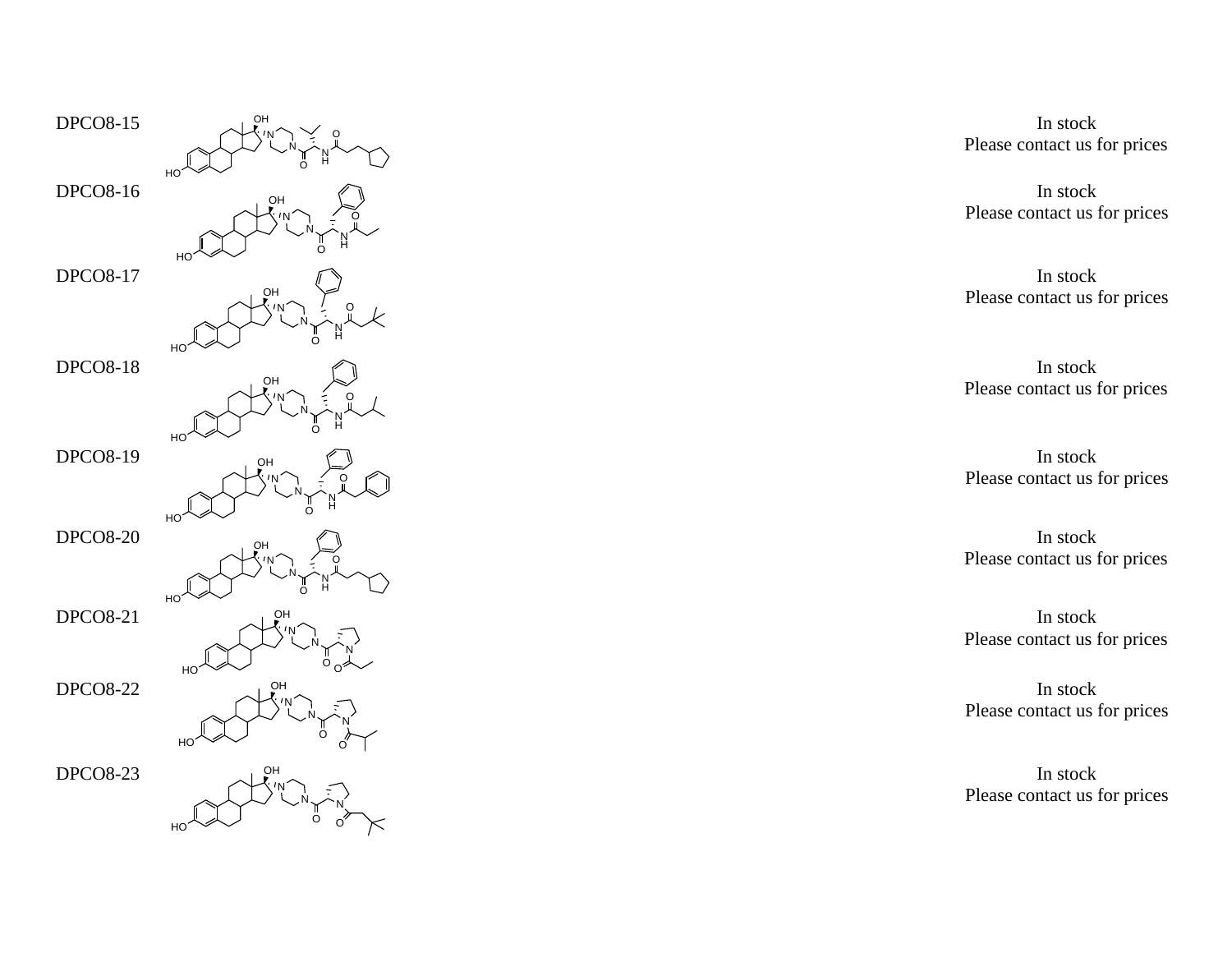

In stock Please contact us for prices

In stock Please contact us for prices

In stock Please contact us for prices

In stock Please contact us for prices

 In stock Please contact us for prices

> In stock Please contact us for prices

> Please contact us for prices In stock

> Please contact us for prices In stock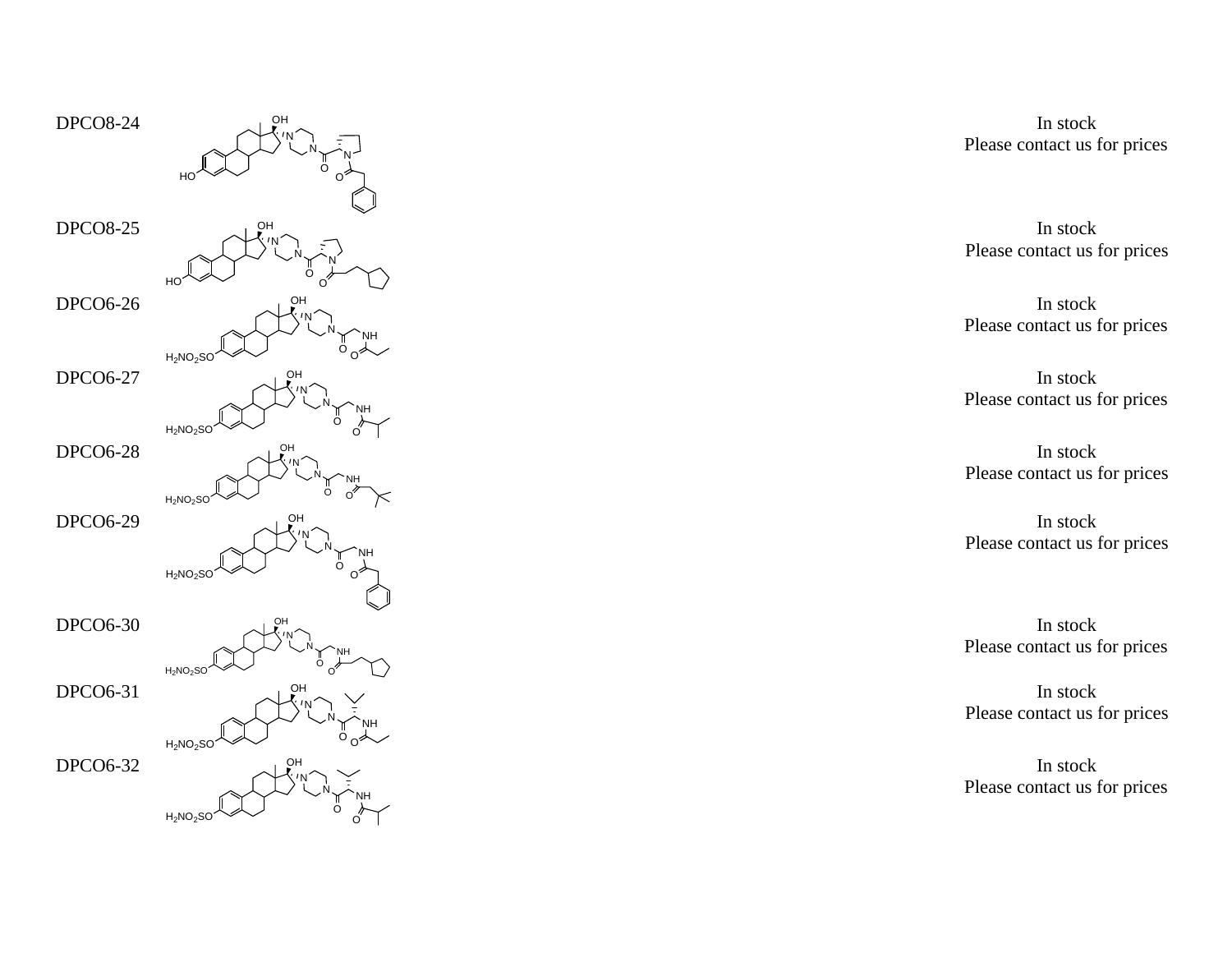

 In stock Please contact us for prices

> In stock Please contact us for prices

> In stock Please contact us for prices

> In stock Please contact us for prices

In stock Please contact us for prices

 In stock Please contact us for prices

In stock Please contact us for prices

 In stock Please contact us for prices